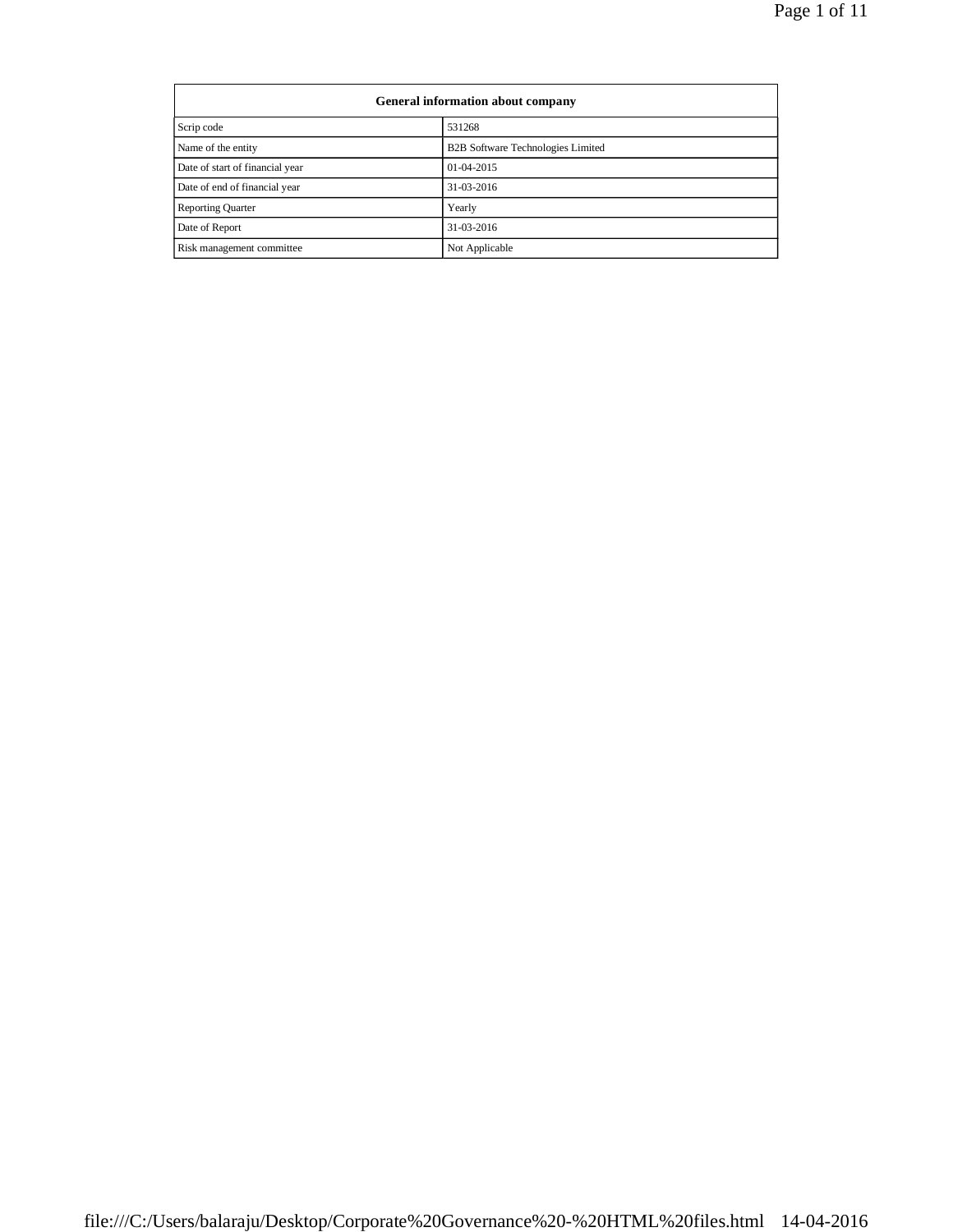|                | <b>Annexure I</b>                                              |                                  |            |            |                                                       |                               |                               |                                                                      |                      |                                             |                                                                                      |                                                                                                             |                                                                                                                                                 |
|----------------|----------------------------------------------------------------|----------------------------------|------------|------------|-------------------------------------------------------|-------------------------------|-------------------------------|----------------------------------------------------------------------|----------------------|---------------------------------------------|--------------------------------------------------------------------------------------|-------------------------------------------------------------------------------------------------------------|-------------------------------------------------------------------------------------------------------------------------------------------------|
|                | Annexure I to be submitted by listed entity on quarterly basis |                                  |            |            |                                                       |                               |                               |                                                                      |                      |                                             |                                                                                      |                                                                                                             |                                                                                                                                                 |
|                |                                                                |                                  |            |            |                                                       |                               |                               | I. Composition of Board of Directors                                 |                      |                                             |                                                                                      |                                                                                                             |                                                                                                                                                 |
|                |                                                                |                                  |            |            |                                                       |                               |                               | Disclosure of notes on composition of board of directors explanatory |                      |                                             |                                                                                      |                                                                                                             |                                                                                                                                                 |
| Sr             | Title<br>(Mr)<br>Ms)                                           | Name of the<br>Director          | PAN        | <b>DIN</b> | Category 1<br>of directors                            | Category<br>2 of<br>directors | Category<br>3 of<br>directors | Date of<br>appointment<br>in the<br>current term                     | Date of<br>cessation | Tenure<br>of<br>director<br>(in)<br>months) | No of<br>Directorship<br>in listed<br>entities<br>including<br>this listed<br>entity | Number of<br>memberships<br>in Audit/<br>Stakeholder<br>Committee<br>(s) including<br>this listed<br>entity | No of post<br>of<br>Chairperson<br>in Audit/<br>Stakeholder<br>Committee<br>held in<br>listed<br>entities<br>including<br>this listed<br>entity |
| 1              | Mr                                                             | Rama<br>Chandra Rao<br>Nemani    | AFUPN8077R | 01131212   | Non-<br>Executive -<br>Non<br>Independent<br>Director | Not<br>Applicable             |                               |                                                                      |                      |                                             | $\mathbf{1}$                                                                         | 1                                                                                                           | $\mathbf{0}$                                                                                                                                    |
| 2              | Mr                                                             | Satyanarayana<br>Yeramati        | AAJPY1525D | 00360679   | Non-<br>Executive -<br>Non<br>Independent<br>Director | Not<br>Applicable             |                               |                                                                      |                      |                                             | 1                                                                                    | $\overline{0}$                                                                                              | $\overline{0}$                                                                                                                                  |
| 3              | Mr                                                             | Murthy<br>Mutyala                | AQZPM9058R | 02394524   | Non-<br>Executive -<br>Non<br>Independent<br>Director | Not<br>Applicable             |                               |                                                                      |                      |                                             | $\mathbf{1}$                                                                         | $\sqrt{2}$                                                                                                  | $\mathbf{0}$                                                                                                                                    |
| $\overline{4}$ | Mr                                                             | Rambabu<br>Arumilli              | ALCPR1376H | 03473906   | Non-<br>Executive -<br>Independent<br>Director        | Not<br>Applicable             |                               | 14-02-2011                                                           | $31 - 03 -$<br>2019  | 60                                          | $\mathbf{1}$                                                                         | $\sqrt{2}$                                                                                                  | 1                                                                                                                                               |
| 5              | Mr                                                             | Rambabu<br>Mutyala               | AGSPM8944M | 03473901   | Non-<br>Executive -<br>Independent<br>Director        | Not<br>Applicable             |                               | 14-02-2011                                                           | $31 - 03 -$<br>2019  | 60                                          | 1                                                                                    | 3                                                                                                           | 1                                                                                                                                               |
| 6              | Mr                                                             | Ch Suresh                        | ALCPC4967H | 03473921   | Non-<br>Executive -<br>Independent<br>Director        | Not<br>Applicable             |                               | 14-02-2011                                                           | $31 - 03 -$<br>2019  | 60                                          | $\mathbf{1}$                                                                         | 3                                                                                                           | $\mathbf{1}$                                                                                                                                    |
| 7              | Ms                                                             | Rajeswari<br>Immani              | AAHPI7862B | 07127791   | Non-<br>Executive -<br>Independent<br>Director        | Not<br>Applicable             |                               | 28-03-2015                                                           | $27 - 03 -$<br>2020  | 60                                          | 1                                                                                    | $\overline{c}$                                                                                              | $\overline{0}$                                                                                                                                  |
| 8              | Mr                                                             | Vietla<br>Venkata<br>Nagendra    | ACMPV9844R | 00231729   | Executive<br>Director                                 | Not<br>Applicable             |                               | 01-10-2014                                                           | $30-09-$<br>2017     |                                             | $\mathbf{1}$                                                                         | $\mathbf{1}$                                                                                                | $\boldsymbol{0}$                                                                                                                                |
| 9              | Mr                                                             | Vanapalli<br>Bala<br>Subramanyam | ABMPV4404C | 06399503   | Executive<br>Director                                 | Not<br>Applicable             |                               | 01-10-2014                                                           | $30 - 09 -$<br>2017  |                                             | 1                                                                                    | $\theta$                                                                                                    | $\Omega$                                                                                                                                        |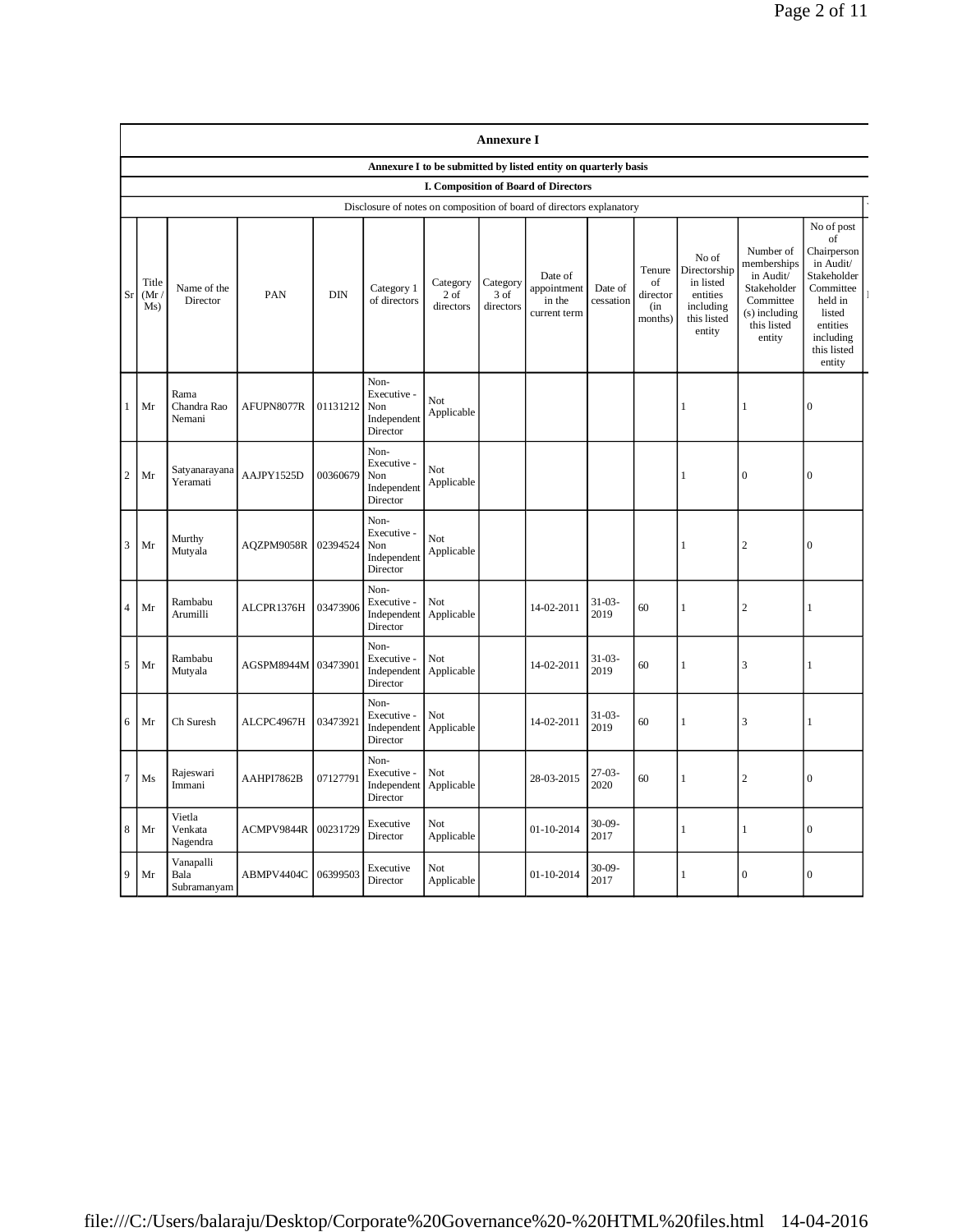|               | Annexure 1                                               |                                                         |                                                                |  |  |  |
|---------------|----------------------------------------------------------|---------------------------------------------------------|----------------------------------------------------------------|--|--|--|
|               | <b>Annexure 1</b>                                        |                                                         |                                                                |  |  |  |
|               | <b>III.</b> Meeting of Board of Directors                |                                                         |                                                                |  |  |  |
| Sr            | $Date(s)$ of meeting (if any) in the<br>previous quarter | $Date(s)$ of meeting (if any) in the<br>current quarter | Maximum gap between any two consecutive (in<br>number of days) |  |  |  |
|               | 09-11-2015                                               |                                                         |                                                                |  |  |  |
| $\mathcal{L}$ |                                                          | 07-01-2016                                              | 58                                                             |  |  |  |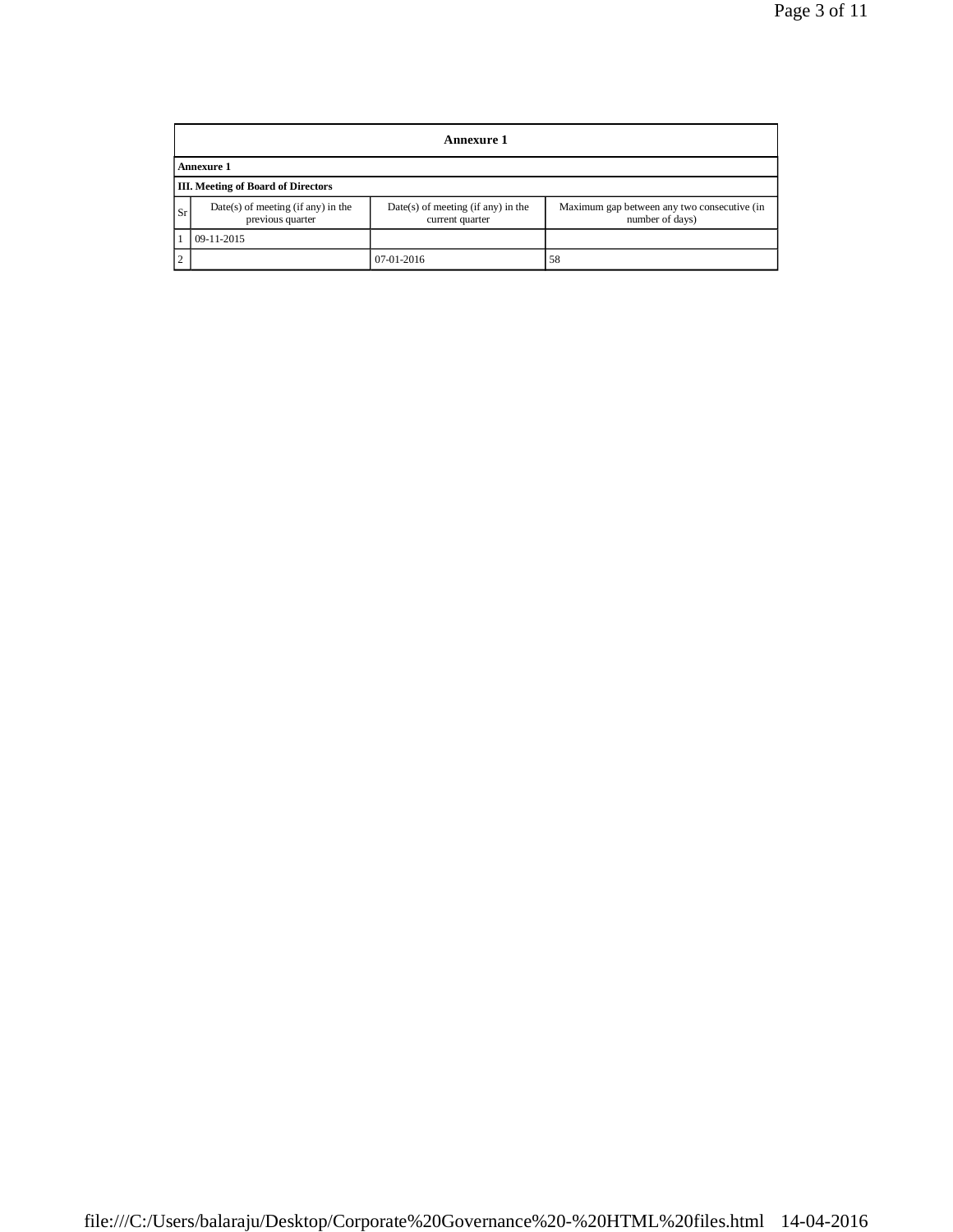|      | Annexure 1                       |                                                                     |                                                     |                                           |                                                                     |                                                                               |  |
|------|----------------------------------|---------------------------------------------------------------------|-----------------------------------------------------|-------------------------------------------|---------------------------------------------------------------------|-------------------------------------------------------------------------------|--|
|      | <b>IV. Meeting of Committees</b> |                                                                     |                                                     |                                           |                                                                     |                                                                               |  |
| l Sr | Name of<br>Committee             | $Date(s)$ of meeting of<br>the committee in the<br>relevant quarter | Whether<br>requirement of<br>Quorum met<br>(Yes/No) | Requirement of<br>Quorum met<br>(details) | $Date(s)$ of meeting of<br>the committee in the<br>previous quarter | Maximum gap between<br>any two consecutive<br>meetings (in number of<br>days) |  |
|      | Audit<br>Committee               | $07-01-2016$                                                        | Yes                                                 | 5 members present<br>out of 6 members     | $09-11-2015$                                                        | 58                                                                            |  |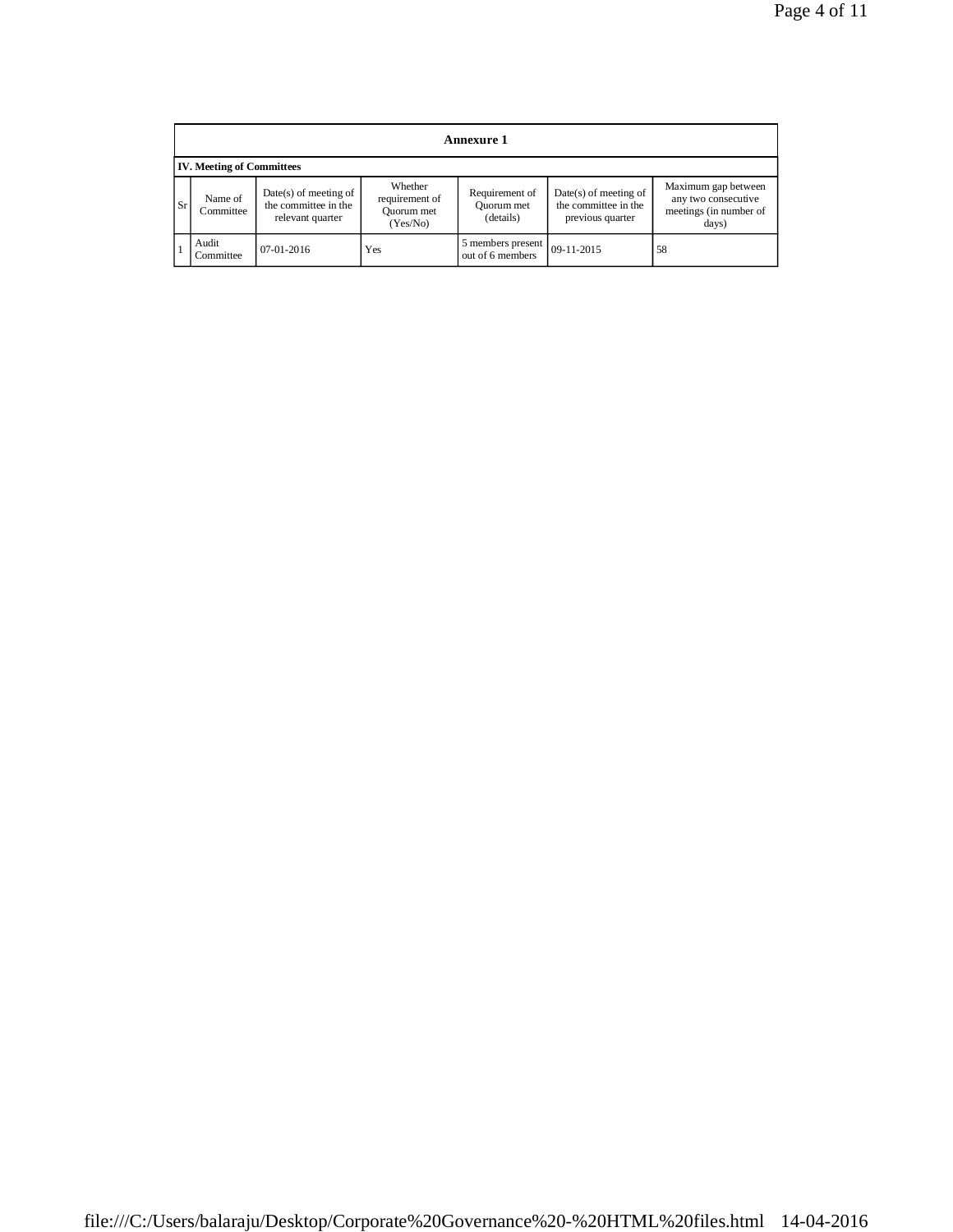|                | Annexure 1                                                                                                |                                  |                                                                    |  |  |
|----------------|-----------------------------------------------------------------------------------------------------------|----------------------------------|--------------------------------------------------------------------|--|--|
|                | <b>V. Related Party Transactions</b>                                                                      |                                  |                                                                    |  |  |
|                | Subject                                                                                                   | Compliance status<br>(Yes/No/NA) | If status is "No" details of non-<br>compliance may be given here. |  |  |
|                | Whether prior approval of audit committee obtained                                                        | Yes                              |                                                                    |  |  |
| $\overline{c}$ | Whether shareholder approval obtained for material RPT                                                    | Yes                              |                                                                    |  |  |
| 3              | Whether details of RPT entered into pursuant to omnibus approval<br>have been reviewed by Audit Committee | Yes                              |                                                                    |  |  |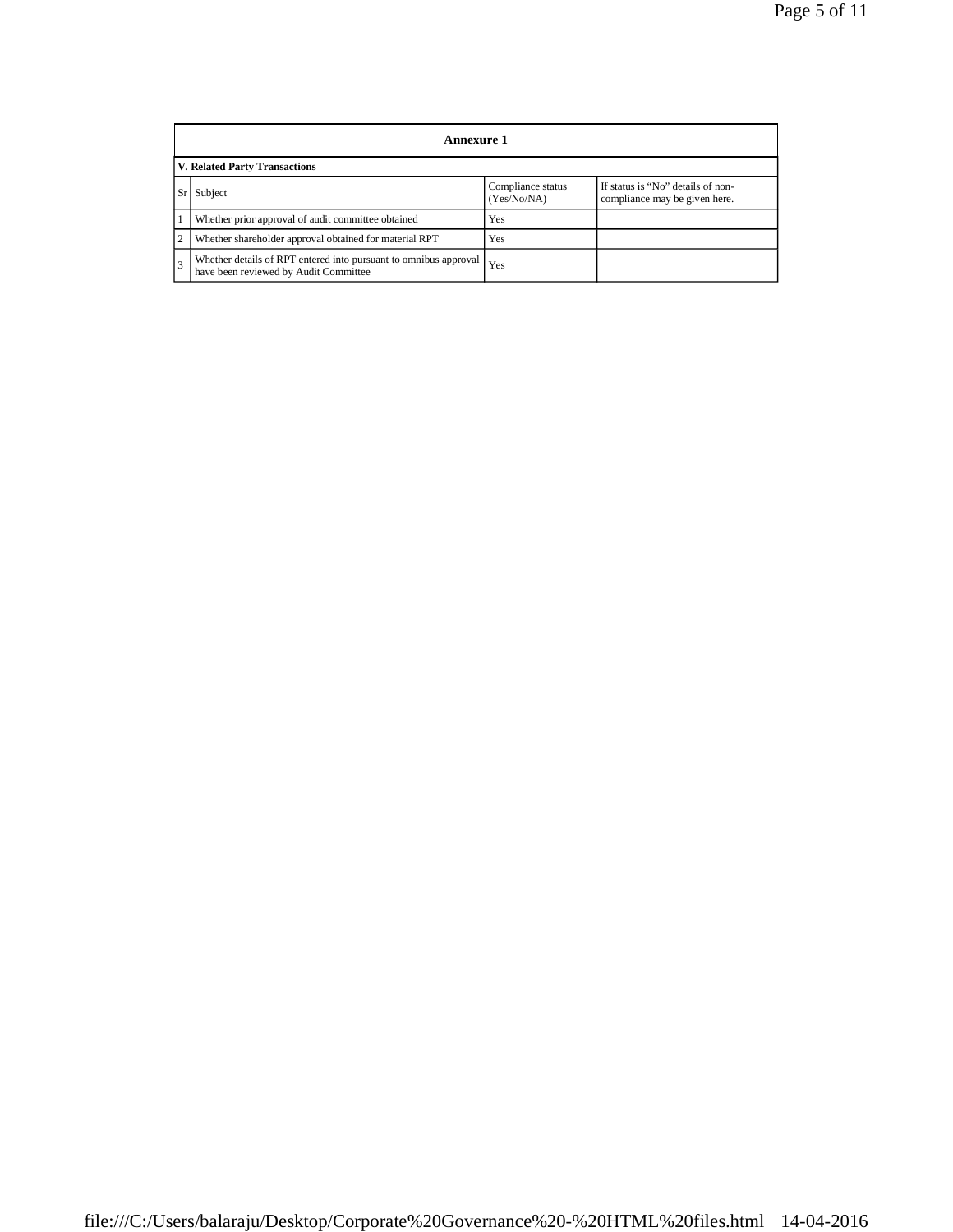|                | Annexure 1                                                                                                                                                                                                      |                               |  |  |  |
|----------------|-----------------------------------------------------------------------------------------------------------------------------------------------------------------------------------------------------------------|-------------------------------|--|--|--|
|                | <b>VI. Affirmations</b>                                                                                                                                                                                         |                               |  |  |  |
|                | $Sr$ Subject                                                                                                                                                                                                    | Compliance status<br>(Yes/No) |  |  |  |
| $\mathbf{1}$   | The composition of Board of Directors is in terms of SEBI (Listing obligations and disclosure requirements)<br>Regulations, 2015                                                                                | Yes                           |  |  |  |
| $\overline{c}$ | The composition of the following committees is in terms of SEBI(Listing obligations and disclosure<br>requirements) Regulations, 2015 a. Audit Committee                                                        | Yes                           |  |  |  |
| s              | The composition of the following committees is in terms of SEBI(Listing obligations and disclosure<br>requirements) Regulations, 2015. b. Nomination & remuneration committee                                   | Yes                           |  |  |  |
| $\overline{4}$ | The composition of the following committees is in terms of SEBI(Listing obligations and disclosure<br>requirements) Regulations, 2015. c. Stakeholders relationship committee                                   | Yes                           |  |  |  |
| 5              | The composition of the following committees is in terms of SEBI(Listing obligations and disclosure<br>requirements) Regulations, 2015. d. Risk management committee (applicable to the top 100 listed entities) | <b>NA</b>                     |  |  |  |
| 6              | The committee members have been made aware of their powers, role and responsibilities as specified in SEBI<br>(Listing obligations and disclosure requirements) Regulations, 2015.                              | Yes                           |  |  |  |
| $\overline{7}$ | The meetings of the board of directors and the above committees have been conducted in the manner as specified<br>in SEBI (Listing obligations and disclosure requirements) Regulations, 2015.                  | Yes                           |  |  |  |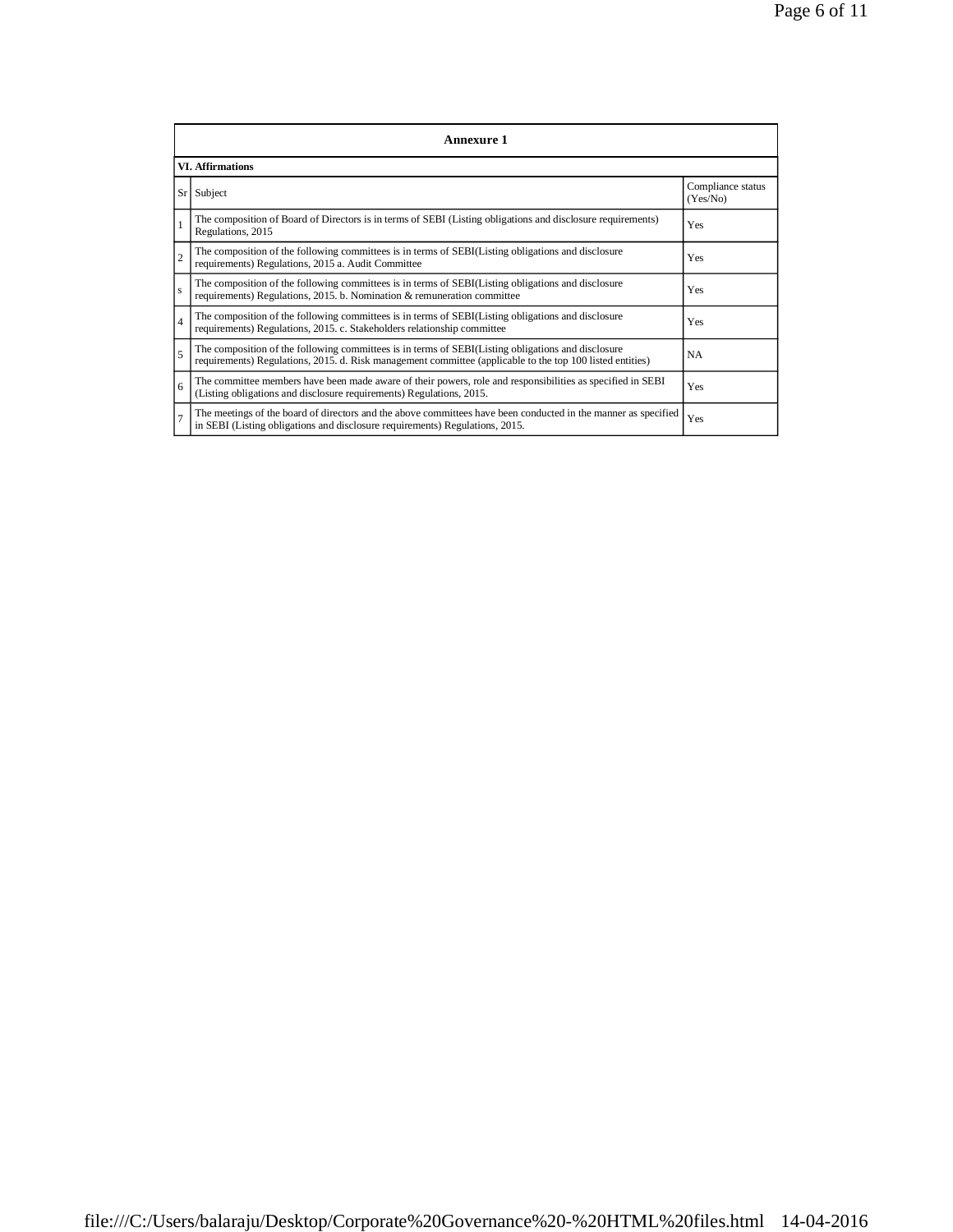|                 | <b>Annexure II</b>                                                                                                                               |                                  |                                                                      |                    |  |  |
|-----------------|--------------------------------------------------------------------------------------------------------------------------------------------------|----------------------------------|----------------------------------------------------------------------|--------------------|--|--|
|                 | Annexure II to be submitted by listed entity at the end of the financial year (for the whole of financial year)                                  |                                  |                                                                      |                    |  |  |
|                 | I. Disclosure on website in terms of Listing Regulations                                                                                         |                                  |                                                                      |                    |  |  |
| Sr              | Item                                                                                                                                             | Compliance status<br>(Yes/No/NA) | If status is "No" details of<br>non-compliance may be<br>given here. | Web address        |  |  |
| 1               | Details of business                                                                                                                              | Yes                              |                                                                      | www.b2bsoftech.com |  |  |
| $\overline{2}$  | Terms and conditions of appointment of independent<br>directors                                                                                  | Yes                              |                                                                      | www.b2bsoftech.com |  |  |
| 3               | Composition of various committees of board of directors                                                                                          | Yes                              |                                                                      | www.b2bsoftech.com |  |  |
| $\overline{4}$  | Code of conduct of board of directors and senior<br>management personnel                                                                         | Yes                              |                                                                      | www.b2bsoftech.com |  |  |
| 5               | Details of establishment of vigil mechanism/ Whistle<br>Blower policy                                                                            | Yes                              |                                                                      | www.b2bsoftech.com |  |  |
| 6               | Criteria of making payments to non-executive directors                                                                                           | NA                               |                                                                      |                    |  |  |
| $\overline{7}$  | Policy on dealing with related party transactions                                                                                                | Yes                              |                                                                      | www.b2bsoftech.com |  |  |
| 8               | Policy for determining 'material' subsidiaries                                                                                                   | Yes                              |                                                                      | www.b2bsoftech.com |  |  |
| $\mathbf Q$     | Details of familiarization programmes imparted to<br>independent directors                                                                       | Yes                              |                                                                      | www.b2bsoftech.com |  |  |
|                 | Contact information of the designated officials of the<br>10 listed entity who are responsible for assisting and<br>handling investor grievances | Yes                              |                                                                      | www.b2bsoftech.com |  |  |
| 11              | email address for grievance redressal and other relevant<br>details                                                                              | Yes                              |                                                                      | www.b2bsoftech.com |  |  |
| 12              | Financial results                                                                                                                                | Yes                              |                                                                      | www.b2bsoftech.com |  |  |
| 13 <sup>1</sup> | Shareholding pattern                                                                                                                             | Yes                              |                                                                      | www.b2bsoftech.com |  |  |
| 14              | Details of agreements entered into with the media<br>companies and/or their associates                                                           | NA                               |                                                                      |                    |  |  |
|                 | 15 New name and the old name of the listed entity                                                                                                | NA                               |                                                                      |                    |  |  |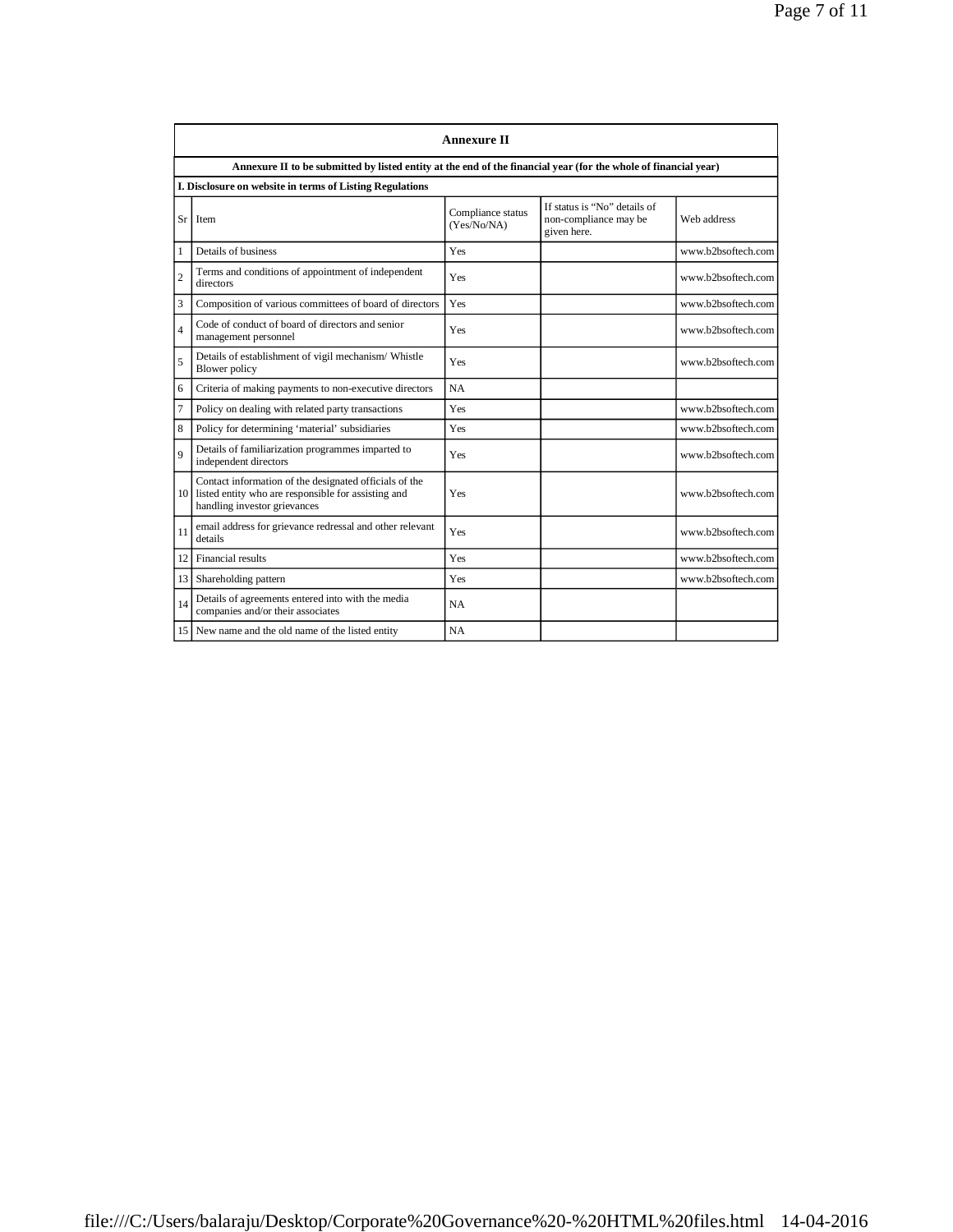|                 | Annexure II                                                                                                             |                               |                                  |                                                                    |  |  |  |
|-----------------|-------------------------------------------------------------------------------------------------------------------------|-------------------------------|----------------------------------|--------------------------------------------------------------------|--|--|--|
|                 | <b>II. Annual Affirmations</b>                                                                                          |                               |                                  |                                                                    |  |  |  |
| Sr l            | Particulars                                                                                                             | Regulation<br>Number          | Compliance status<br>(Yes/No/NA) | If status is "No" details of non-<br>compliance may be given here. |  |  |  |
| 1               | Independent director(s) have been appointed in terms of<br>specified criteria of 'independence' and/or 'eligibility'    | $16(1)(b)$ & 25<br>(6)        | Yes                              |                                                                    |  |  |  |
| 2               | Board composition                                                                                                       | 17(1)                         | Yes                              |                                                                    |  |  |  |
| 3               | Meeting of Board of directors                                                                                           | 17(2)                         | Yes                              |                                                                    |  |  |  |
| $\overline{4}$  | Review of Compliance Reports                                                                                            | 17(3)                         | Yes                              |                                                                    |  |  |  |
| 5               | Plans for orderly succession for appointments                                                                           | 17(4)                         | No                               | will be complied during the<br>next quarter                        |  |  |  |
| 6               | Code of Conduct                                                                                                         | 17(5)                         | Yes                              |                                                                    |  |  |  |
| 7               | Fees/compensation                                                                                                       | 17(6)                         | NA                               |                                                                    |  |  |  |
| 8               | Minimum Information                                                                                                     | 17(7)                         | Yes                              |                                                                    |  |  |  |
| 9               | Compliance Certificate                                                                                                  | 17(8)                         | Yes                              |                                                                    |  |  |  |
|                 | 10   Risk Assessment & Management                                                                                       | 17(9)                         | No                               | will be complied during the<br>next quarter                        |  |  |  |
| 11              | Performance Evaluation of Independent Directors                                                                         | 17(10)                        | Yes                              |                                                                    |  |  |  |
| 12              | <b>Composition of Audit Committee</b>                                                                                   | 18(1)                         | Yes                              |                                                                    |  |  |  |
| 13 <sup>1</sup> | Meeting of Audit Committee                                                                                              | 18(2)                         | Yes                              |                                                                    |  |  |  |
| 14              | Composition of nomination & remuneration committee                                                                      | 19(1) & (2)                   | Yes                              |                                                                    |  |  |  |
| 15              | Composition of Stakeholder Relationship Committee                                                                       | 20(1) & (2)                   | Yes                              |                                                                    |  |  |  |
| 16 I            | Composition and role of risk management committee                                                                       | 21(1), (2), (3),<br>(4)       | NA                               |                                                                    |  |  |  |
| 17              | Vigil Mechanism                                                                                                         | 22                            | Yes                              |                                                                    |  |  |  |
|                 | 18   Policy for related party Transaction                                                                               | 23(1), (5), (6),<br>(7) & (8) | Yes                              |                                                                    |  |  |  |
| 19              | Prior or Omnibus approval of Audit Committee for all<br>related party transactions                                      | 23(2), (3)                    | Yes                              |                                                                    |  |  |  |
| 20 I            | Approval for material related party transactions                                                                        | 23(4)                         | Yes                              |                                                                    |  |  |  |
| 21              | Composition of Board of Directors of unlisted material<br>Subsidiary                                                    | 24(1)                         | NA                               |                                                                    |  |  |  |
| 22              | Other Corporate Governance requirements with respect to<br>subsidiary of listed entity                                  | 24(2), (3), (4),<br>(5) & (6) | Yes                              |                                                                    |  |  |  |
| 23              | Maximum Directorship & Tenure                                                                                           | 25(1) & (2)                   | Yes                              |                                                                    |  |  |  |
| 24              | Meeting of independent directors                                                                                        | 25(3) & (4)                   | Yes                              |                                                                    |  |  |  |
| 25              | Familiarization of independent directors                                                                                | 25(7)                         | Yes                              |                                                                    |  |  |  |
| 26 <sub>1</sub> | Memberships in Committees                                                                                               | 26(1)                         | Yes                              |                                                                    |  |  |  |
| 27              | Affirmation with compliance to code of conduct from<br>members of Board of Directors and Senior management<br>personnel | 26(3)                         | Yes                              |                                                                    |  |  |  |
| 28              | Disclosure of Shareholding by Non-Executive Directors                                                                   | 26(4)                         | Yes                              |                                                                    |  |  |  |
| 29              | Policy with respect to Obligations of directors and senior<br>management                                                | $26(2)$ & $26(5)$             | No                               | will be complied during the<br>next quarter                        |  |  |  |
|                 | Any other information to be provided - Add Notes                                                                        |                               |                                  |                                                                    |  |  |  |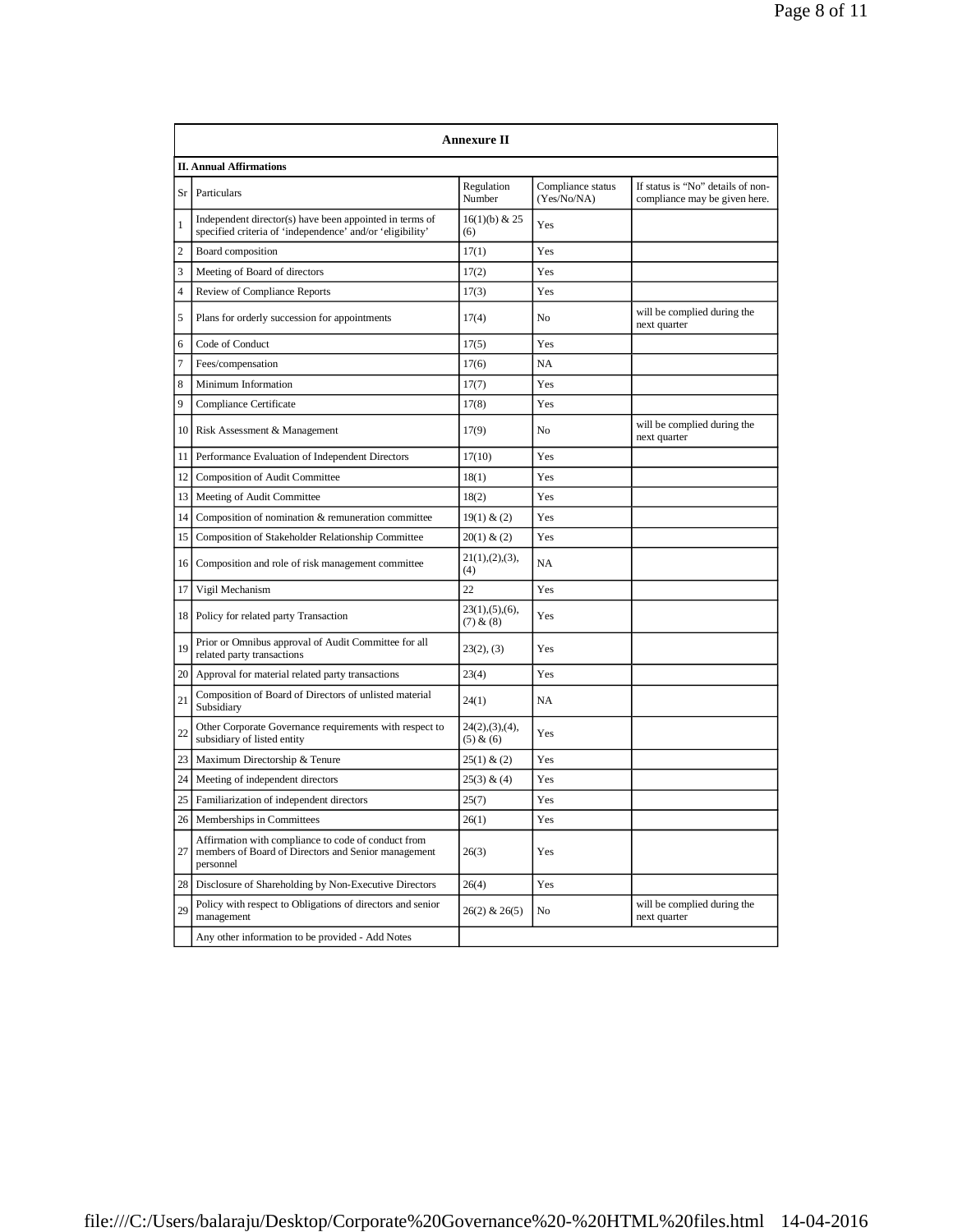## **Annexure II**

## **III. Affirmations**

1

The Listed Entity has approved Material Subsidiary Policy and the Corporate Governance requirements with respect to subsidiary of Listed Entity have been complied Yes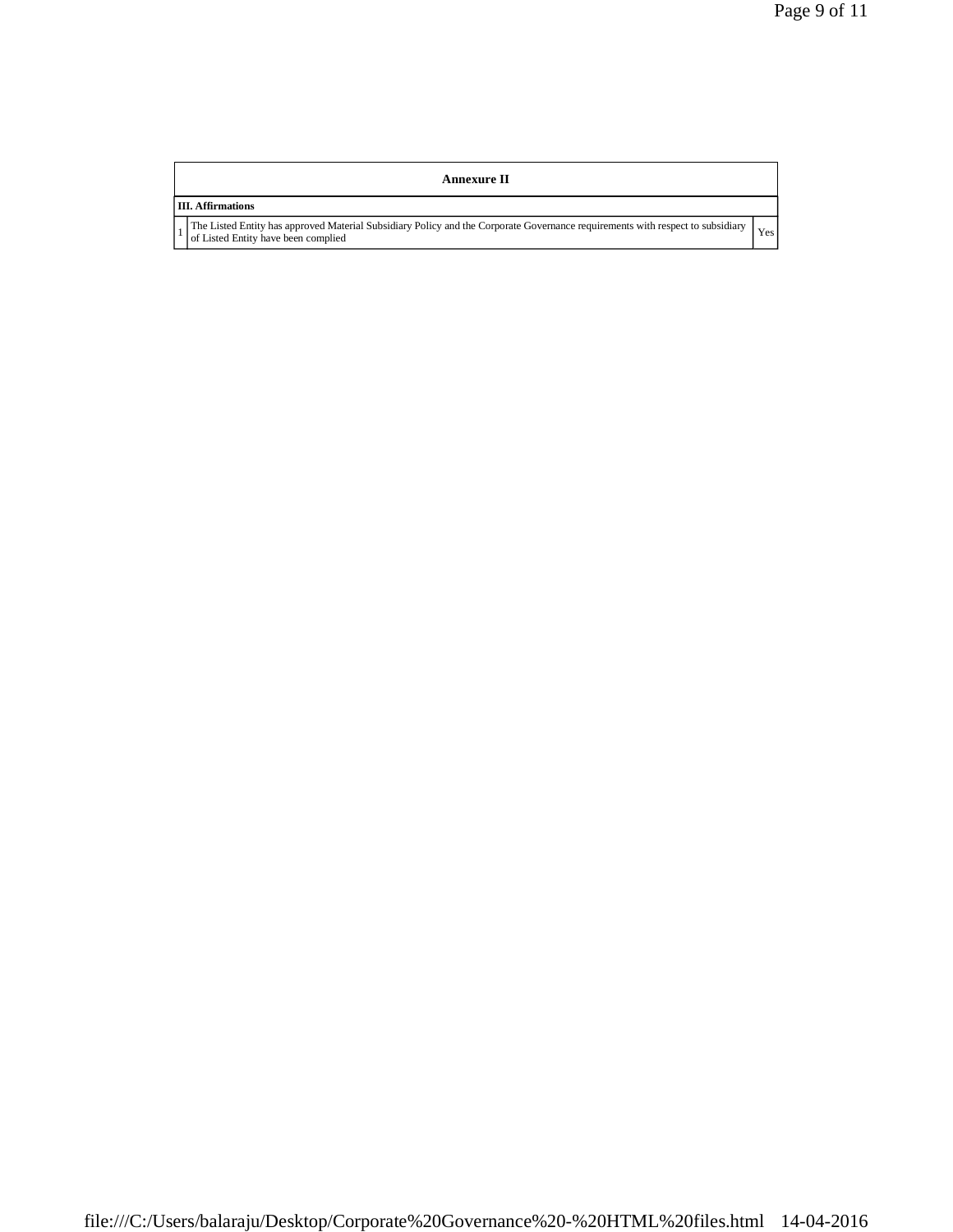| <b>Signatory Details</b> |                    |  |
|--------------------------|--------------------|--|
| Name of signatory        | V Bala Subramanyam |  |
| Designation of person    | Director           |  |
| Place                    | Hyderabad          |  |
| Date                     | 14-04-2016         |  |